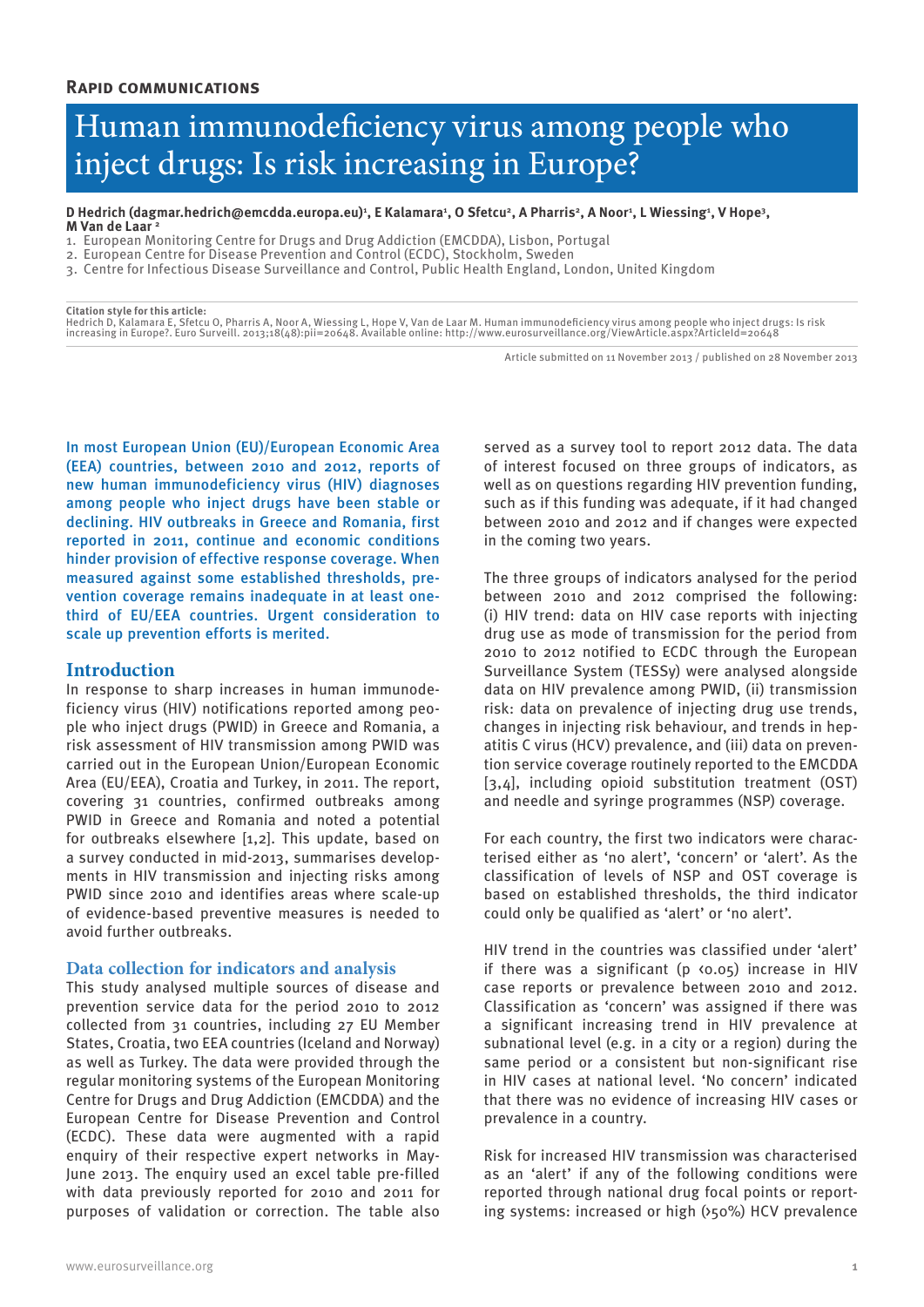among PWID; increased prevalence of injecting drug use; or changes in drug use patterns such as increased stimulant injection. A 'concern' was defined as a subnational increase. There was 'no alert' when no evidence of increases occurred with regard to HCV prevalence, prevalence of injecting drug use, and stimulant injection among PWID.

Prevention service coverage was classified as 'alert' if the proportion of problem opioid users receiving OST (OST coverage) was less than 30% and/or if the annual average number of syringes distributed by NSPs per PWID (NSP coverage) was less than 100/PWID/year.

All data reported were validated by national HIV surveillance and national drug focal points to ensure that the most recent available data were included.

# **Results**

Characteristics of each of the indicators considered in this study, by country, are shown in the Table.

# **Human immunodeficiency virus case reports and prevalence among people who inject drugs**

Except for Liechtenstein, which did not take part in the risk assessment, data on HIV diagnoses with injecting drug use as the mode of transmission from 2010 to 2012 were provided by all EU/EEA countries, as well as by Croatia and Turkey. Information on HIV prevalence among PWID during the period from 2010 to 2012 was given by 26 countries, eight of which (Belgium, Bulgaria, Estonia, Germany, Lithuania, Netherlands, Sweden and the United Kingdom) only had subnational data. No data on HIV prevalence among PWID were available from Croatia, Denmark, Finland, Iceland and Ireland.

Twenty-five countries reported stable or declining population rates of HIV diagnoses in PWID over the past three years, continuing the trend observed throughout much of the EU/EEA from the mid-2000s [5]. In 2012, rates of new HIV diagnoses associated with injecting drug use were below 1.0 per 100,000 population for 26 countries, between 1.0 and below 4.0 for Romania and Lithuania and above 4.0 for Greece, Latvia and Estonia (Figure).

Greece and Romania report ongoing outbreaks [6-9] leading to an almost 20-fold increase in new diagnoses among PWID between 2010 and 2012. Taken together, these two countries reported more than one third of the HIV diagnoses associated with injecting drug use in the 31 countries in 2012, compared to only 2.2% in 2010. These outbreaks are concentrated in the capital cities, with reported HIV prevalence among PWID in Athens of 20% [10] and Bucharest of 53% [9].

In Austria, Bulgaria, Estonia and Latvia, the extent to which the recent evolution in HIV trends represents a significant risk is unclear. In Estonia and Latvia, after major HIV outbreaks between the late 1990s and the

early 2000s leading to high prevalence [11,12], new HIV case reports declined until 2008 in Estonia and until 2009 in Latvia [5], but incidence remains high in 2012 (>4/100,000 population) (Figure). Between 2010 and 2012, HIV diagnoses have slightly risen in both countries, while HIV prevalence studies among PWID in Latvia (national level: 20.2%) and Estonia (Kothla-Jarve: 61.8%) showed high levels of HIV. In Austria, the number of HIV diagnoses rose slightly over the period between 2010 and 2012 and HIV prevalence among PWID at low-threshold facilities in Vienna increased fivefold from 0.8% in 2010 to 4.9% in 2012. In Bulgaria, HIV diagnoses fluctuated at national level, but a doubling of prevalence of HIV among young PWID in Sofia from 3.1% in 2010 to 6.1% in 2011 was noted (Table).

## **Human immunodeficiency virus transmission risk**

Trends in HCV prevalence among PWID are an indicator of injecting risk and high HCV prevalence can be a proxy for HIV transmission risk [13]. In 2012, increases in HCV or very high prevalence of HCV among PWID (50–80%) were reported in nine countries: Belgium (Flemish community), Bulgaria (Sofia), Cyprus, Estonia (Narva), Greece, Italy (several regions), Latvia, Romania (Bucharest), and Turkey.

Increased injecting of stimulants was reported in four countries. In Romania and Hungary, this reflected the appearance of new stimulant drugs on the market, such as cathinones, leading to more frequent injecting among traditional opiate users [14]. Austria and Greece previously reported increases in methamphetamine injecting [1]. However in Athens, Greece, opiates continue to be the main drug of use.

## **Prevention coverage and funding**

Data on prevention coverage were available for 25 countries (OST: 20; NSP: 13) (Table). Most countries have implemented relatively high levels of prevention services, but 10 countries report low prevention coverage, either for OST (6 countries with coverage ranging from 4 to 20%) or for NSP (7 countries report distributing less than 100 needles and syringes/PWID/year, including Turkey where NSP is not available).

In Greece, scale-up of prevention coverage from low activity started in 2011 [15]; this has been impeded by financial constraints since late 2012 [16]. In Romania, coverage has reduced substantially since 2010, when a Global Fund grant ended, with the rate of 47 syringes per PWID reported (Bucharest, 2012) far below estimated need [6] and OST remains limited. Since July 2013 the main harm reduction provider (Romanian Anti-AIDS Association, ARAS) had to halve services [17] due to limited resources. In Bulgaria, a Global Fund grant will end in 2014.

## **Discussion**

The previous assessment, carried out in 2011 identified worrying spread of HIV among PWID in Greece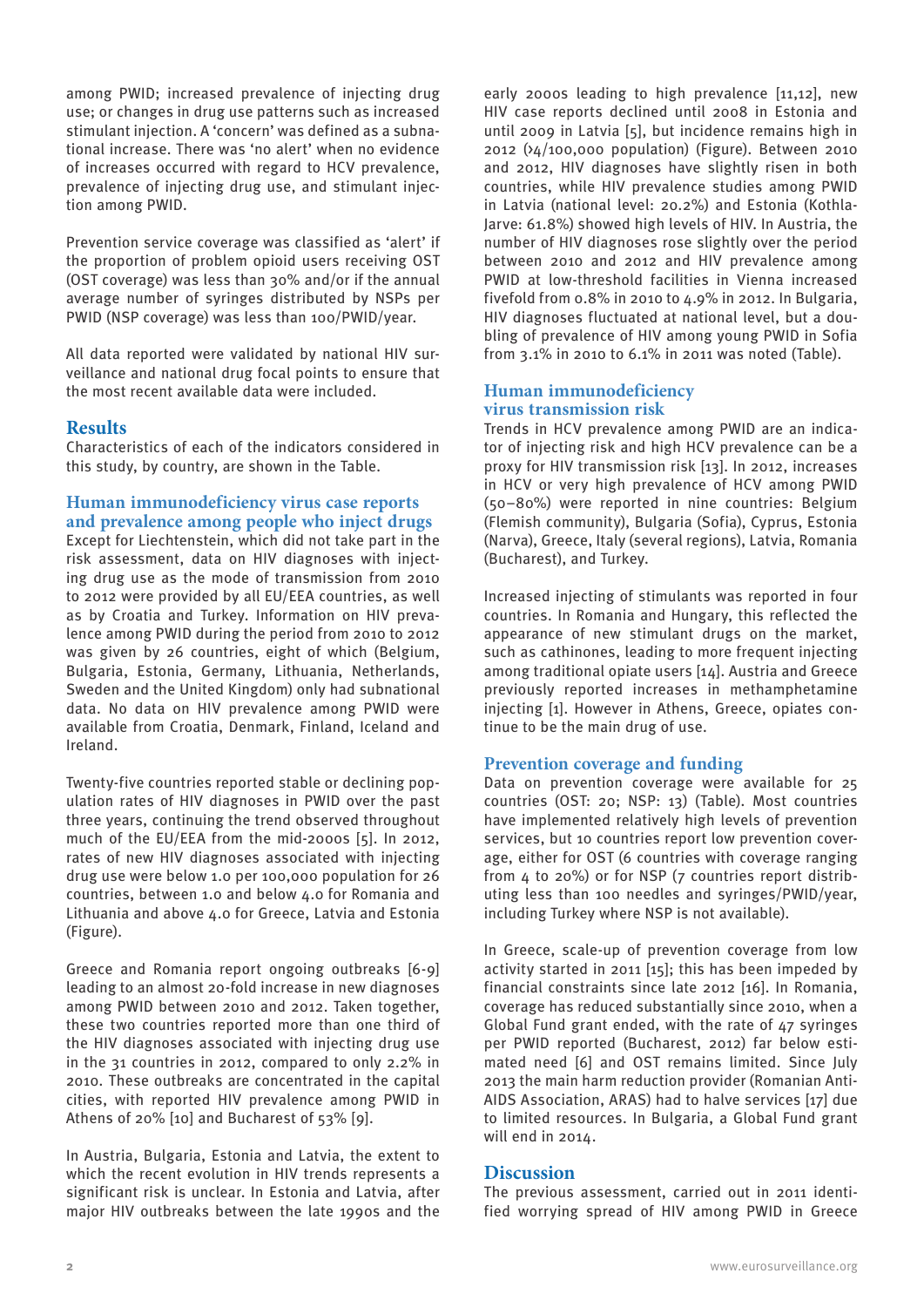| use, changes in injecting risk<br>prevalence of injecting drug<br>HIV case reports <sup>b</sup> and<br>Transmission risk<br>prevalence <sup>c</sup><br><b>HIV</b> trend                                         | Assessment of human immunodeficiency virus trends among people who inject drugs, in EU/EEA, Croatia and Turkey, 2010-2012 (n=31 countries*)<br>$\overline{A}$ | BE<br> | BG | $rac{1}{\sqrt{1+\epsilon}}$ | C | CZ | DK | 出 | Æ<br>œ | ЪË | 급 | $\exists$ | $\overline{6}$ | Ψ | Countries <sup>a</sup><br>E | $\geq$ | 5 | $\boxed{\cup}$ | $\overline{M}$ | $\overline{z}$ | $\overline{a}$ | <u>pl</u> | $\overline{P}$ | R <sub>O</sub> | $\overline{S}$<br>SK | $\frac{2}{3}$ | <b>SE</b> | TR | $\leq$ |
|-----------------------------------------------------------------------------------------------------------------------------------------------------------------------------------------------------------------|---------------------------------------------------------------------------------------------------------------------------------------------------------------|--------|----|-----------------------------|---|----|----|---|--------|----|---|-----------|----------------|---|-----------------------------|--------|---|----------------|----------------|----------------|----------------|-----------|----------------|----------------|----------------------|---------------|-----------|----|--------|
| opiate user population receiving<br>per PWID per year: cut-off 100<br>Number of syringes given out<br>Percent of estimated problem<br>OST: cut-off 30%<br>OST coverage<br>NSP coverage<br>behaviour<br>syringes |                                                                                                                                                               |        |    |                             |   |    |    |   |        |    |   |           |                |   |                             |        |   |                |                |                |                |           |                |                |                      |               |           |    |        |

| NO ALERT – no evidence for increase in HIV case reports or HIV/HCV prevalence and/or transmission risk and/or low intervention coverage.                   |
|------------------------------------------------------------------------------------------------------------------------------------------------------------|
| CONCERN – subnational increase in HIV/HCV prevalence and/or transmission risk or consistent but non-significant rise at national level.                    |
| LLERT – evidence for significant increase in HIV case reports or HIV/HCV prevalence and/or increase in transmission risk and/or low intervention coverage. |
| Information unknown/not reported to EMCDDA/ECDC.                                                                                                           |
|                                                                                                                                                            |

ECDC: European Centre for Disease Prevention and Control; EMCDDA: European Monitoring Centre for Drugs and Drug Addiction; HCV: hepatitis C virus; HIV: human immunodeficiency virus; NSP: needle and<br>syringe programmes (NSP) ECDC: European Centre for Disease Prevention and Control; EMCDDA: European Monitoring Centre for Drugs and Drug Addiction; HCV: hepatitis C virus; HIV: human immunodeficiency virus; NSP: needle and syringe programmes (NSP); PWID: people who inject drugs; OST: opioid substitution treatment.

- ® Liechtenstein did not take part in the study. Countries included in the Table are Austria (AT), Belgium (BE), Bulgaria (BG), Croatia (HR), Cyprus (CY), Czech Republic (CY), Denmark (DK), Estonia (EE), Finland<br>(FI), Fran Liechtenstein did not take part in the study. Countries included in the Table are Austria (AT), Belgium (BE), Bulgaria (BG), Croatia (HR), Cyprus (CY), Czech Republic (CY), Denmark (DK), Estonia (EE), Finland (FI), France (FR), Germany (DE), Greece (EL), Hungary (HU), Iceland (IS), Ireland (IE), Italy (IT), Latvia (LV), Lithuania (LT), Luxembourg (LU), Malta (MT), Netherlands (NL), Norway (NO), Poland (PL), Portugal (PT), Romania (RO), Slovakia (SK), Slovenia (SL), Spain (ES), Serbia (SE), Turkey (TR), United Kingdom (UK).
	- Except for Liechtenstein, data on HIV diagnoses with injecting drug use as the mode of transmission from 2010 to 2012 were provided by all EU/EEA countries, as well as Croatia and Turkey.  $^{\rm b}$  Except for Liechtenstein, data on HIV diagnoses with injecting drug use as the mode of transmission from 2010 to 2012 were provided by all EU/EEA countries, as well as Croatia and Turkey.
- No data on HIV prevalence among PWID were available from Croatia, Denmark, Finland, Iceland and Ireland. Only subnational data were available from Belgium, Bulgaria, Estonia, Germany, Lithuania, No data on HIV prevalence among PWID were available from Croatia, Denmark, Finland, Iceland and Ireland. Only subnational data were available from Belgium, Bulgaria, Estonia, Germany, Lithuania,<br>Netherlands, Sweden and the Netherlands, Sweden and the United Kingdom.

For further detail and information about data sources see Supplementary Table available from: http://www.emcdda.europa.eu/publications/joint-publications/hiv-in-injecting-drug-users/update-2013/<br>supplementary-table For further detail and information about data sources see Supplementary Table available from: http://www.emcdda.europa.eu/publications/joint-publications/hiv-in-injecting-drug-users/update-2013/ supplementary-table

**Table**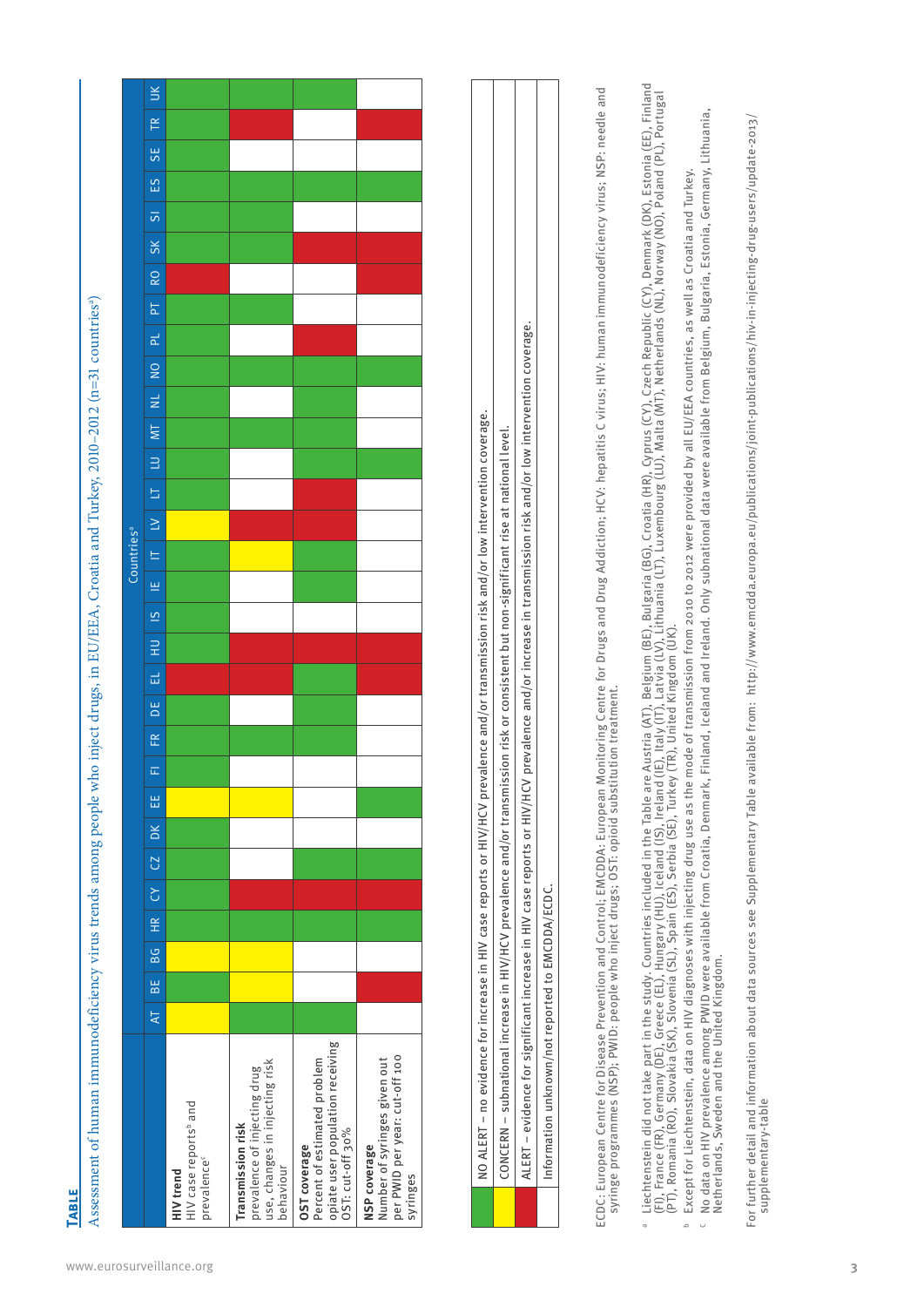#### **Figure**

Rates of newly diagnosed human immunodeficiency virus (HIV) infections with injecting drug use as mode of transmission in EU/EEA, Croatia and Turkey, 2012 (n=32 countries)



EEA: European Economic Area; EU: European Union; HIV IDU: HIV infections with injecting drug use as mode of transmission.

and Romania [1,2]. This updated assessment confirms these continuing and serious outbreaks and also provides the most recent data on trends in HIV among PWID in the EU/EEA region as a whole. It is based on a considerable amount of hitherto unpublished data on drug-related indicators, which were gathered through a rapid inquiry in May-June 2013.

Apart from Greece and Romania, HIV among PWID appears to be stable or declining in much of the EU/ EEA. However, in at least eight other countries, data suggests that substantial populations of PWID have limited access to OST and NSP services and may therefore be vulnerable with regard to outbreaks in the future.

Vigilance is required where indicators of potential risk for increased HIV transmission, such as increases in HCV infection, high HCV prevalence, and increased stimulant injecting are reported. Increased injection of stimulants poses challenges for prevention services, requiring increased NSP provision to cover more frequent injecting and more emphasis on active outreach. Recent reports of increased injecting of cathinones leading to an HIV outbreak among PWID in Israel underline this [18]. Increased reported stimulant use also implies that greater attention be paid to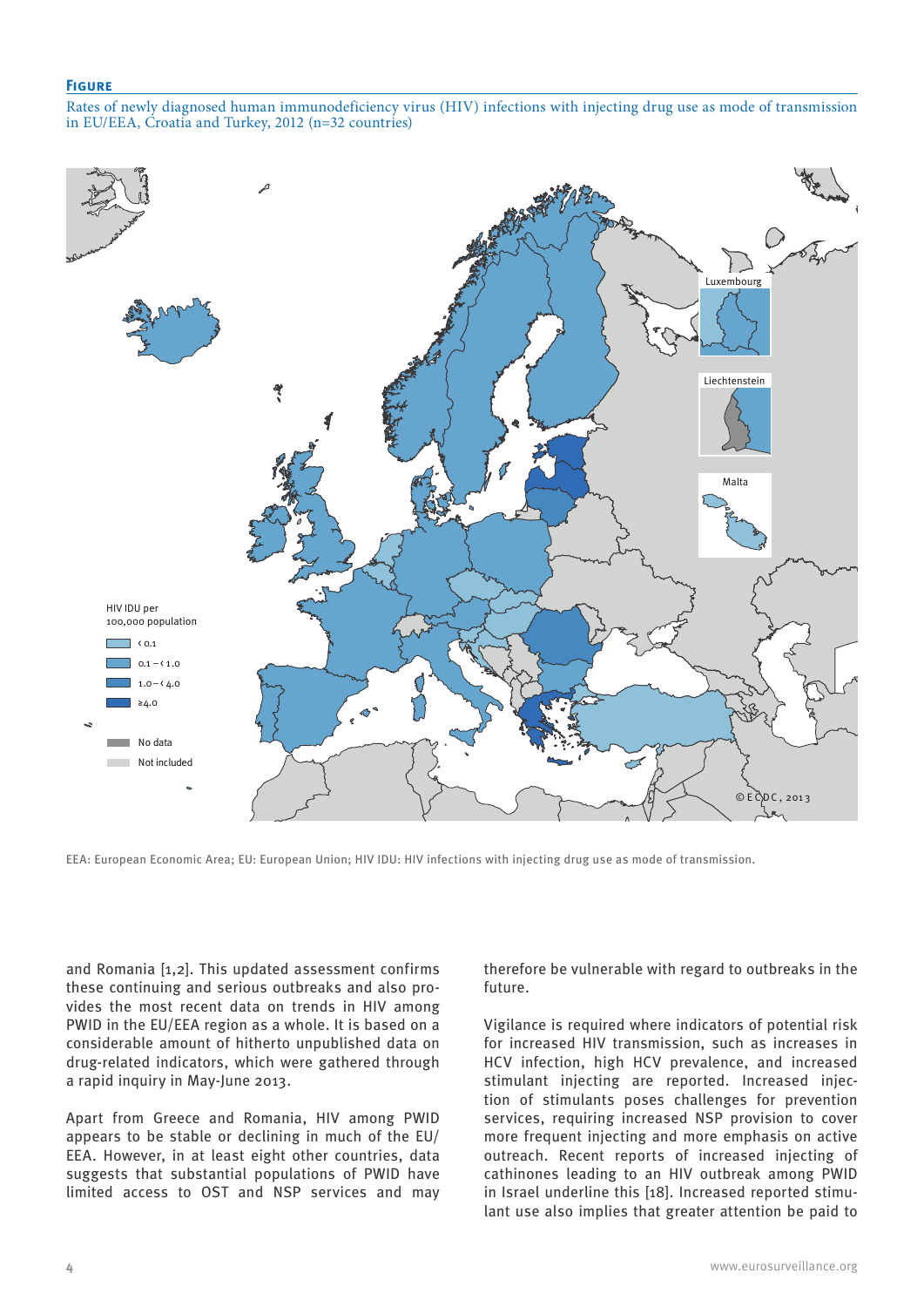sexual transmission among PWID. In London a possible increase in stimulant injection among men who have sex with men (MSM) and subsequent increase in HIV transmission has been reported [19].

There are limitations to this assessment. Data on HIV notifications for 2012 are liable to revision due to adjustment for reporting delays. For several countries, prevention coverage could not be estimated due to missing data or lack of a denominator. For example, coverage of OST could not be calculated for Belgium, Bulgaria, Denmark, Estonia, Finland, Iceland, Portugal, Romania, Slovenia, Sweden, and Turkey due to a lack of estimates of the prevalence of opiate use.

Effective control of HIV transmission among PWID requires a comprehensive public health policy including adequate provision of both NSP and effective treatment of drug dependence together with health promotion, accessible HIV testing, targeted service delivery, and antiretroviral treatment (ART) for HIV positive persons [20]. To avoid high long-term healthcare costs and preventable future morbidity and mortality, reaching and maintaining an adequate level of prevention is needed in all EU/EEA countries but most urgently in those identified as vulnerable to increases in HIV among PWID. In some cases, economic conditions and funding shortages threaten adequate responses.

#### **Acknowledgements**

The authors wish to thank all EMCDDA Reitox Focal Points and ECDC national HIV surveillance contact points who responded to the rapid request for information.

#### **Conflict of interest**

None declared.

#### **Authors' contributions**

Dagmar Hedrich, Otilia Sfetcu, Eleni Kalamara, Anastasia Pharris, Lucas Wiessing and André Noor designed the protocol for the rapid survey. Eleni Kalamara analysed the trends in drug-related datasets and Otilia Sfetcu the trends in HIV case reports. Dagmar Hedrich was the lead author. All authors reviewed and commented on the manuscript throughout its production.

#### **References**

- 1. European Monitoring Centre for Drugs and Drug Addiction (EMCDDA), European Centre for Disease Prevention and Control (ECDC). Joint EMCDDA and ECDC rapid risk assessment: HIV in Injecting Drug Users in the EU/EEA, following a reported increase of cases in Greece and Romania. Lisbon: EMCDDA; 2012. [Accessed 16 Sep 2013]. Available from: http:// www.emcdda.europa.eu/publications/joint-publications/ hiv-in-injecting-drug-users-2011
- 2. Pharris A, Wiessing L, Sfetcu O, Hedrich D, Botescu A, Fotiou A, et al. Human immunodeficiency virus in injecting drug users in Europe following a reported increase of cases in Greece and Romania, 2011. Euro Surveill. 2011;16(48):pii=20032. Available from: http://www.eurosurveillance.org/ViewArticle. aspx?ArticleId=20032
- 3. European Monitoring Centre for Drugs and Drug Addiction (EMCDDA). Statistical Bulletin 2013. Lisbon: EMCDDA; [Accessed 16 Sep 2013]. Available from: http://www.emcdda. europa.eu/stats13
- 4. European Monitoring Centre for Drugs and Drug Addiction (EMCDDA). European Drugs Report 2013. Lisbon: EMCDDA; 2013. [Accessed 16 Sep 2013]. Available from: http://www.emcdda.europa.eu/publications/edr/ trends-developments/2013
- European Centre for Disease Prevention and Control (ECDC) World Health Organization Regional Office for Europe. HIV/ AIDS surveillance in Europe 2012. Stockholm: ECDC; 2013. [Accessed 27 Nov 2013]. Available from: http://www.ecdc. europa.eu/en/publications/Publications/hiv-aids-surveillancereport-2012-20131127.pdf
- 6. Botescu A, Abagiu A, Mardarescu M, Ursan M. HIV/AIDS among injecting drug users in Romania. Report of a recent outbreak and initial response policies. Lisbon: European Monitoring Centre for Drugs and Drug Addiction; 2012. [Accessed 16 Sep 2013]. Available from: http://www.emcdda.europa.eu/ publications/ad-hoc/2012/romania-hiv-update
- 7. Fotiou A, Micha K, Paraskevis D, Terzidou M, Malliori M, Hatzakis A. HIV outbreak among injecting drug users in Greece. An Updated brief report for the EMCDDA on the recent outbreak of HIV infections among drug injectors in Greece, 31 October 2012. Lisbon: European Monitoring Centre for Drugs and Drug Addiction; 2012. [Accessed 16 Sep 2013]. Available from: http://www.emcdda.europa.eu/publications/ad-hoc/2012/ greece-hiv-update
- 8. University Mental Health Research Institute Athens /Greek Reitox Focal Point of the EMCDDA (2013). Follow-up on the risk assessment on HIV in Greece- Update on behavioural surveillance data and other estimates. Presentation at Ministry of Health; 3 June 2013; Athens. Restricted-access-document.
- 9. Abagiu A, Botescu A. Update on country situation: Romania. Presentation at 2nd meeting on detecting and responding to outbreaks of HIV among people who inject drugs, Lisbon 12 October 2012. Lisbon: European Monitoring Centre for Drugs and Drug Addiction; 2012. [Accessed 16 Sep 2013]. Available from: http://www.emcdda.europa.eu/html.cfm/ index195202EN.html
- 10. Sypsa V, Paraskevis D, Malliori M, Nikolopoulos GK, Panopoulos Τ, Kantzanou M, et al. Homelessness and other risk factors for HIV infection in the current outbreak among injecting drug users in Athens, Greece. Am J Public Health. [forthcoming].
- 11. Ferdats A, Konicheva V, Dievberna I, Lilja E, Albert J. An HIV type 1 subtype A outbreak among injecting drug users in Latvia. AIDS Res Hum Retroviruses. 1999;15(16):1487–90. http://dx.doi.org/10.1089/088922299310007 PMid:10555112
- 12. Rüütel K, Uusküla A. HIV epidemic in Estonia in the third decade of the AIDS era. Scand J Infect Dis. 2006;38(3):181–6. http://dx.doi.org/10.1080/00365540500388743 PMid:16507499
- 13. Vickerman P, Hickman M, May M, Kretzschmar M, Wiessing L. Can hepatitis C virus prevalence be used as a measure of injection-related human immunodeficiency virus risk in populations of injecting drug users? An ecological analysis.  $Addiction. 2010;105(2):311-\bar{8}$ http://dx.doi.org/10.1111/j.1360-0443.2009.02759.x PMid:19922515
- 14. European Monitoring Centre for Drugs and Drug Addiction (EMCDDA), European Centre for Disease Prevention and Control (ECDC). Meeting report: 2nd meeting on detecting and responding to outbreaks of HIV among people who inject drugs, Lisbon 12 October 2012. Lisbon: EMCDDA; 2012. [Accessed 16 Sep 2013]. Available from: http://www.emcdda. europa.eu/html.cfm/index195202EN.html
- 15. Malliori M, Golna C, Souliotis K, Hatzakis A. Managing opioid dependence treatment and controlling for HIV incidence among injecting drug users in Greece: a case study of optimism in the face of adversity. Addiction.2013; 108(6): 1174-5. http://dx.doi.org/10.1111/add.12179 PMid:23659849
- 16. Update on response to the HIV/PWID epidemic, Micha, K. (Okana). Presentation at Ministry of Health; 3 June 2013; Athens. Restricted-access-document.
- 17. Agentia Nationala Antidrog Public Relations Department. Comunicat de presă privind problematica asistenţei consumatorilor de droguri injectabile, 2 iulie 2013. [Press release on the issue of assistance to people who inject drugs. 2 July 2013]. Romanian. [Accessed 16 Sep 2013]. Available from: http://www.ana.gov.ro/stire126.php
- 18. Katchman E, Savyon M, Chemtob D, Avidor B, Mor O, Wasserman A et al. An outbreak of primary HIV infection among injecting drug users in Tel Aviv, Israel associated